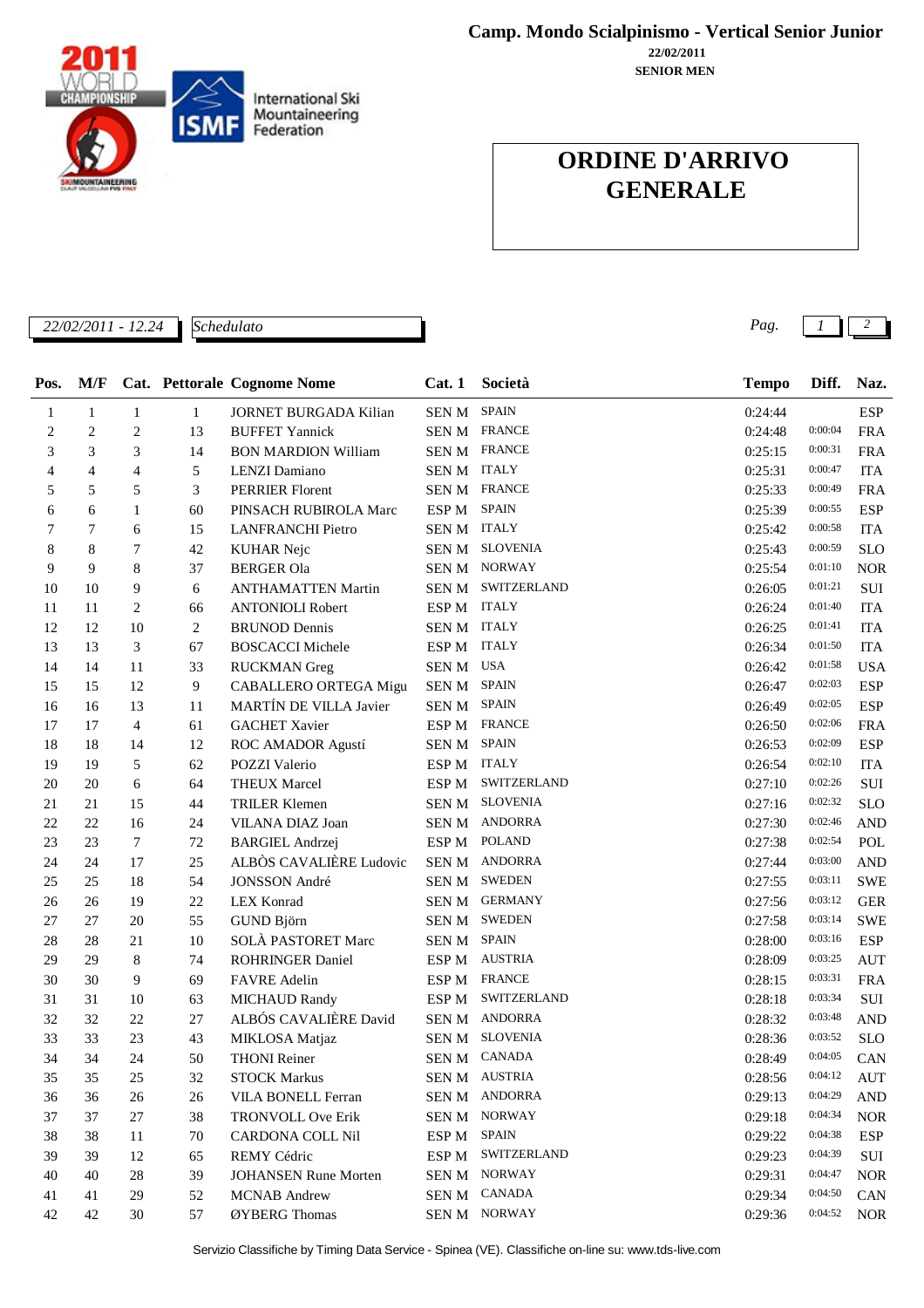*Schedulato*

| Pos. | M/F |    |    | Cat. Pettorale Cognome Nome | Cat.1            | Società               | <b>Tempo</b> | Diff.   | Naz.       |
|------|-----|----|----|-----------------------------|------------------|-----------------------|--------------|---------|------------|
| 43   | 43  | 13 | 75 | <b>DANKO</b> Matús          | ESP <sub>M</sub> | <b>SLOVAKIA</b>       | 0:29:36      | 0:04:52 | <b>SVK</b> |
| 44   | 44  | 31 | 18 | <b>BARDSLEY Ben</b>         | <b>SENM</b>      | <b>UNITED KINGDOM</b> | 0:29:47      | 0:05:03 | <b>GBR</b> |
| 45   | 45  | 14 | 68 | VERNAZ PIEDMONT Sébasti     | ESP <sub>M</sub> | <b>FRANCE</b>         | 0:29:47      | 0:05:03 | <b>FRA</b> |
| 46   | 46  | 32 | 21 | <b>TRESIDDER Es</b>         | <b>SENM</b>      | <b>UNITED KINGDOM</b> | 0:30:19      | 0:05:35 | <b>GBR</b> |
| 47   | 47  | 33 | 56 | <b>ALMESTAL Karl</b>        | <b>SEN M</b>     | <b>SWEDEN</b>         | 0:30:23      | 0:05:39 | <b>SWE</b> |
| 48   | 48  | 15 | 73 | <b>WEISSKOPF Martin</b>     | ESP M            | <b>AUSTRIA</b>        | 0:30:28      | 0:05:44 | <b>AUT</b> |
| 49   | 49  | 34 | 34 | <b>TAAM Max</b>             | SEN M            | <b>USA</b>            | 0:30:31      | 0:05:47 | <b>USA</b> |
| 50   | 50  | 35 | 31 | <b>ZACHWIEJA Szymon</b>     | SEN M            | <b>POLAND</b>         | 0:30:32      | 0:05:48 | POL        |
| 51   | 51  | 36 | 36 | WICKENHOUSER Bryan          | <b>SENM</b>      | <b>USA</b>            | 0:30:35      | 0:05:51 | <b>USA</b> |
| 52   | 52  | 37 | 19 | <b>SHORT Timothy</b>        | SEN M            | <b>UNITED KINGDOM</b> | 0:30:44      | 0:06:00 | <b>GBR</b> |
| 53   | 53  | 38 | 53 | <b>FABAN Stano</b>          | SEN M            | <b>CANADA</b>         | 0:30:54      | 0:06:10 | CAN        |
| 54   | 54  | 39 | 45 | KLEMŠE Žiga                 | SEN M            | <b>SLOVENIA</b>       | 0:31:01      | 0:06:17 | <b>SLO</b> |
| 55   | 55  | 40 | 17 | <b>CAETANO Nuno</b>         | SEN M            | PORTUGAL              | 0:31:40      | 0:06:56 | <b>POR</b> |
| 56   | 56  | 41 | 30 | <b>WARGOCKI Mariusz</b>     | SEN M            | <b>POLAND</b>         | 0:31:45      | 0:07:01 | POL        |
| 57   | 57  | 42 | 20 | <b>GAY</b> Daniel           | SEN M            | <b>UNITED KINGDOM</b> | 0:32:09      | 0:07:25 | <b>GBR</b> |
| 58   | 58  | 43 | 35 | <b>KROGER Chris</b>         | <b>SENM</b>      | <b>USA</b>            | 0:32:42      | 0:07:58 | <b>USA</b> |
| 59   | 59  | 44 | 40 | RADEV Georgi                | <b>SEN M</b>     | <b>BULGARIA</b>       | 0:33:05      | 0:08:21 | <b>BUL</b> |
| 60   | 60  | 45 | 28 | <b>ARONIS Platon</b>        | SEN M            | <b>GREECE</b>         | 0:33:15      | 0:08:31 | <b>GRE</b> |
| 61   | 61  | 46 | 51 | <b>SELLERS</b> Stephen      | SEN M            | <b>CANADA</b>         | 0:34:40      | 0:09:56 | CAN        |
| 62   | 62  | 47 | 49 | <b>ISHIBASHI Kyo</b>        | SEN M            | <b>JAPAN</b>          | 0:34:45      | 0:10:01 | <b>JPN</b> |
| 63   | 63  | 48 | 29 | KAMPOUROPOULOS Alexan       | SEN M            | <b>GREECE</b>         | 0:34:49      | 0:10:05 | <b>GRE</b> |
| 64   | 64  | 49 | 48 | <b>HIRATA Shinya</b>        | SEN M            | <b>JAPAN</b>          | 0:34:51      | 0:10:07 | <b>JPN</b> |
| 65   | 65  | 50 | 47 | FUJIKAWA Ken                | <b>SENM</b>      | <b>JAPAN</b>          | 0:34:56      | 0:10:12 | <b>JPN</b> |
| 66   | 66  | 51 | 41 | <b>TOTEV Tervel</b>         | <b>SENM</b>      | <b>BULGARIA</b>       | 0:36:58      | 0:12:14 | <b>BUL</b> |
| 67   | 67  | 52 | 46 | <b>JIN Yubo</b>             | SEN M            | <b>CHINA</b>          | 0:44:22      | 0:19:38 | <b>CHN</b> |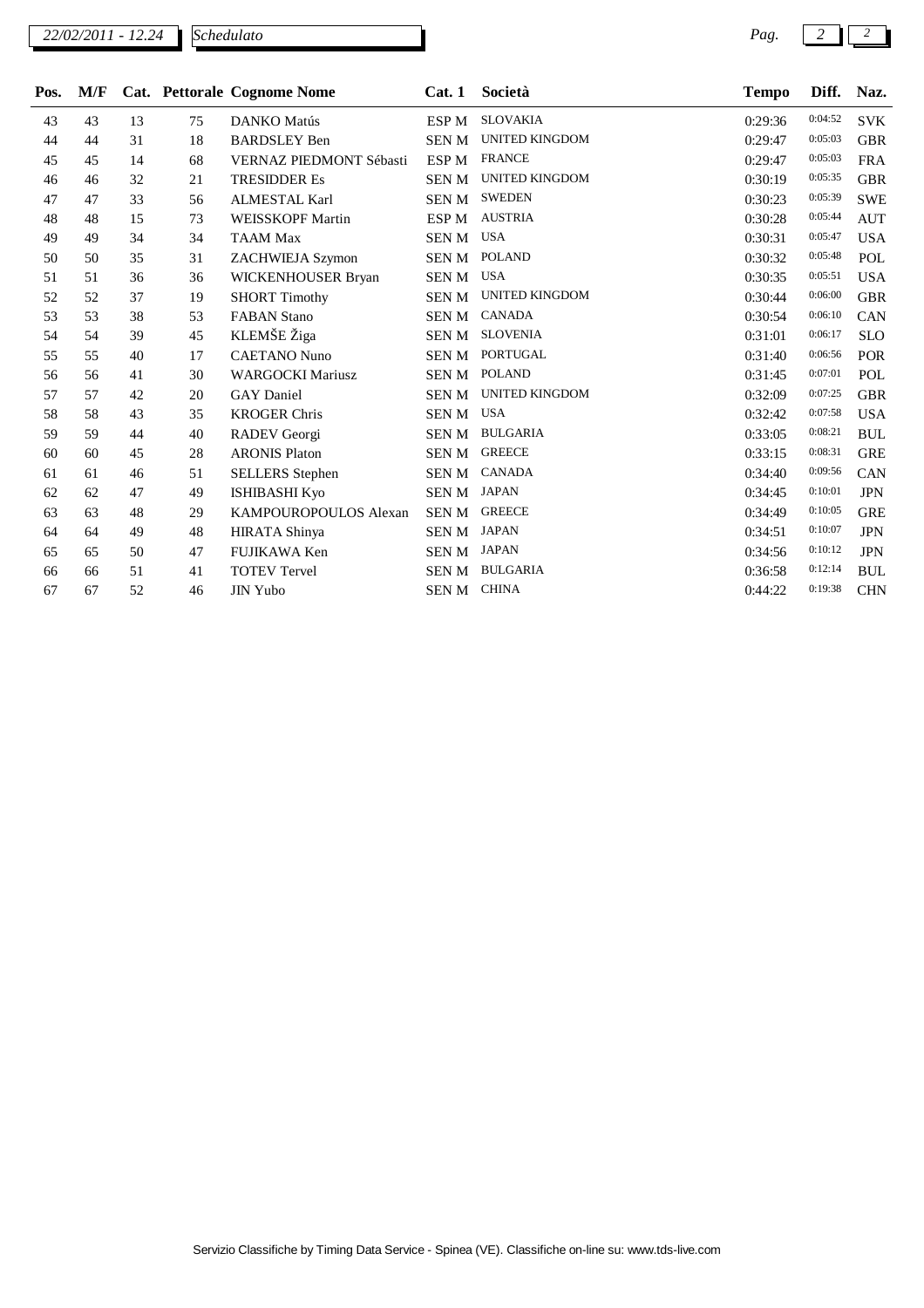

**Camp. Mondo Scialpinismo - Vertical Senior Junior**

**SENIOR WOMEN 22/02/2011**

### **ORDINE D'ARRIVO GENERALE**

*22/02/2011 - 12.23 Pag. 1 1*

*Schedulato*

| Pos. | M/F          |                |     | Cat. Pettorale Cognome Nome | Cat.1       | Società               | <b>Tempo</b> | Diff.   | Naz.       |
|------|--------------|----------------|-----|-----------------------------|-------------|-----------------------|--------------|---------|------------|
| 1    | $\mathbf{1}$ | $\mathbf{1}$   | 230 | MIRÓ VARELA Mireia          | ESP F       | <b>SPAIN</b>          | 0:27:34      |         | <b>ESP</b> |
| 2    | 2            | 1              | 201 | <b>ROUX</b> Laetitia        | <b>SENF</b> | <b>FRANCE</b>         | 0:28:34      | 0:01:00 | <b>FRA</b> |
| 3    | 3            | $\mathbf{2}$   | 204 | ARRÓ Gemma                  | <b>SENF</b> | <b>SPAIN</b>          | 0:30:41      | 0:03:07 | <b>ESP</b> |
| 4    | 4            | 3              | 203 | ETZENSPERGER Nathalie       | <b>SENF</b> | SWITZERLAND           | 0:31:35      | 0:04:01 | SUI        |
| 5    | 5            | 4              | 206 | PONT COMBE Séverine         | <b>SENF</b> | SWITZERLAND           | 0:31:59      | 0:04:25 | SUI        |
| 6    | 6            | 5              | 208 | <b>GEX-FABRY Emilie</b>     | <b>SENF</b> | SWITZERLAND           | 0:32:06      | 0:04:32 | SUI        |
| 7    | 7            | 6              | 217 | <b>SMILEY Janelle</b>       | SEN F       | <b>USA</b>            | 0:32:23      | 0:04:49 | <b>USA</b> |
| 8    | 8            | 7              | 202 | PRUGGER Lydia               | <b>SENF</b> | <b>AUSTRIA</b>        | 0:32:32      | 0:04:58 | <b>AUT</b> |
| 9    | 9            | 8              | 205 | CLOS Corinne                | <b>SENF</b> | <b>ITALY</b>          | 0:33:10      | 0:05:36 | <b>ITA</b> |
| 10   | 10           | 9              | 219 | FASTING Mari                | <b>SENF</b> | <b>NORWAY</b>         | 0:33:51      | 0:06:17 | <b>NOR</b> |
| 11   | 11           | $\overline{c}$ | 231 | <b>KREUZER Victoria</b>     | ESP F       | SWITZERLAND           | 0:34:02      | 0:06:28 | SUI        |
| 12   | 12           | 10             | 210 | ZUBIZARRETA Izaskun         | <b>SENF</b> | <b>SPAIN</b>          | 0:34:10      | 0:06:36 | <b>ESP</b> |
| 13   | 13           | 11             | 211 | <b>RIBA</b> Marta           | SEN F       | <b>SPAIN</b>          | 0:34:11      | 0:06:37 | <b>ESP</b> |
| 14   | 14           | 3              | 232 | <b>FAVRE</b> Sandrine       | ESP F       | <b>FRANCE</b>         | 0:34:11      | 0:06:37 | <b>FRA</b> |
| 15   | 15           | 12             | 209 | <b>BERNIER Melanie</b>      | <b>SENF</b> | <b>CANADA</b>         | 0:34:58      | 0:07:24 | CAN        |
| 16   | 16           | $\overline{4}$ | 237 | GROHOVÁ Karolina            | ESP F       | <b>CZECH REPUBLIC</b> | 0:35:05      | 0:07:31 | <b>CZE</b> |
| 17   | 17           | 13             | 218 | <b>KIRKLAND Jari</b>        | <b>SENF</b> | <b>USA</b>            | 0:35:14      | 0:07:40 | <b>USA</b> |
| 18   | 18           | 5              | 235 | <b>COMPAGNONI Elisa</b>     | ESP F       | <b>ITALY</b>          | 0:35:39      | 0:08:05 | <b>ITA</b> |
| 19   | 19           | 14             | 216 | PHILLIPS Jessica            | SEN F       | <b>USA</b>            | 0:35:43      | 0:08:09 | <b>USA</b> |
| 20   | 20           | 15             | 225 | SWIDRAK Veronika            | <b>SENF</b> | <b>AUSTRIA</b>        | 0:35:47      | 0:08:13 | <b>AUT</b> |
| 21   | 21           | 6              | 236 | <b>FAVRE</b> Emilie         | ESP F       | <b>FRANCE</b>         | 0:35:48      | 0:08:14 | <b>FRA</b> |
| 22   | 22           | 16             | 212 | TASZ Klaudia                | SEN F       | <b>POLAND</b>         | 0:36:32      | 0:08:58 | POL        |
| 23   | 23           | 17             | 224 | <b>MATTEAU Julie</b>        | <b>SENF</b> | <b>CANADA</b>         | 0:38:43      | 0:11:09 | CAN        |
| 24   | 24           | 7              | 233 | <b>VALMASSOI</b> Martina    | ESP F       | <b>ITALY</b>          | 0:38:54      | 0:11:20 | <b>ITA</b> |
| 25   | 25           | 18             | 222 | <b>MASE</b> Chigaya         | <b>SENF</b> | <b>JAPAN</b>          | 0:40:16      | 0:12:42 | <b>JPN</b> |
| 26   | 26           | 8              | 214 | <b>LEES</b> Gabriel         | ESP F       | UNITED KINGDOM        | 0:42:21      | 0:14:47 | <b>GBR</b> |
| 27   | 27           | 19             | 220 | MIHAYLOVA Ivona             | <b>SENF</b> | <b>BULGARIA</b>       | 0:43:59      | 0:16:25 | <b>BUL</b> |
| 28   | 28           | 20             | 223 | <b>HORIBE Michiko</b>       | <b>SENF</b> | <b>JAPAN</b>          | 0:45:35      | 0:18:01 | <b>JPN</b> |
| 29   | 29           | 21             | 213 | <b>GILBERT</b> Diahanne     | <b>SENF</b> | <b>UNITED KINGDOM</b> | 0:48:49      | 0:21:15 | <b>GBR</b> |
| 30   | 30           | 22             | 221 | <b>ZHANG Na</b>             | <b>SENF</b> | <b>CHINA</b>          | 0:50:32      | 0:22:58 | <b>CHN</b> |
| 31   | 31           | 23             | 215 | THOMAS Catrin               | <b>SENF</b> | <b>UNITED KINGDOM</b> | 0:50:44      | 0:23:10 | <b>GBR</b> |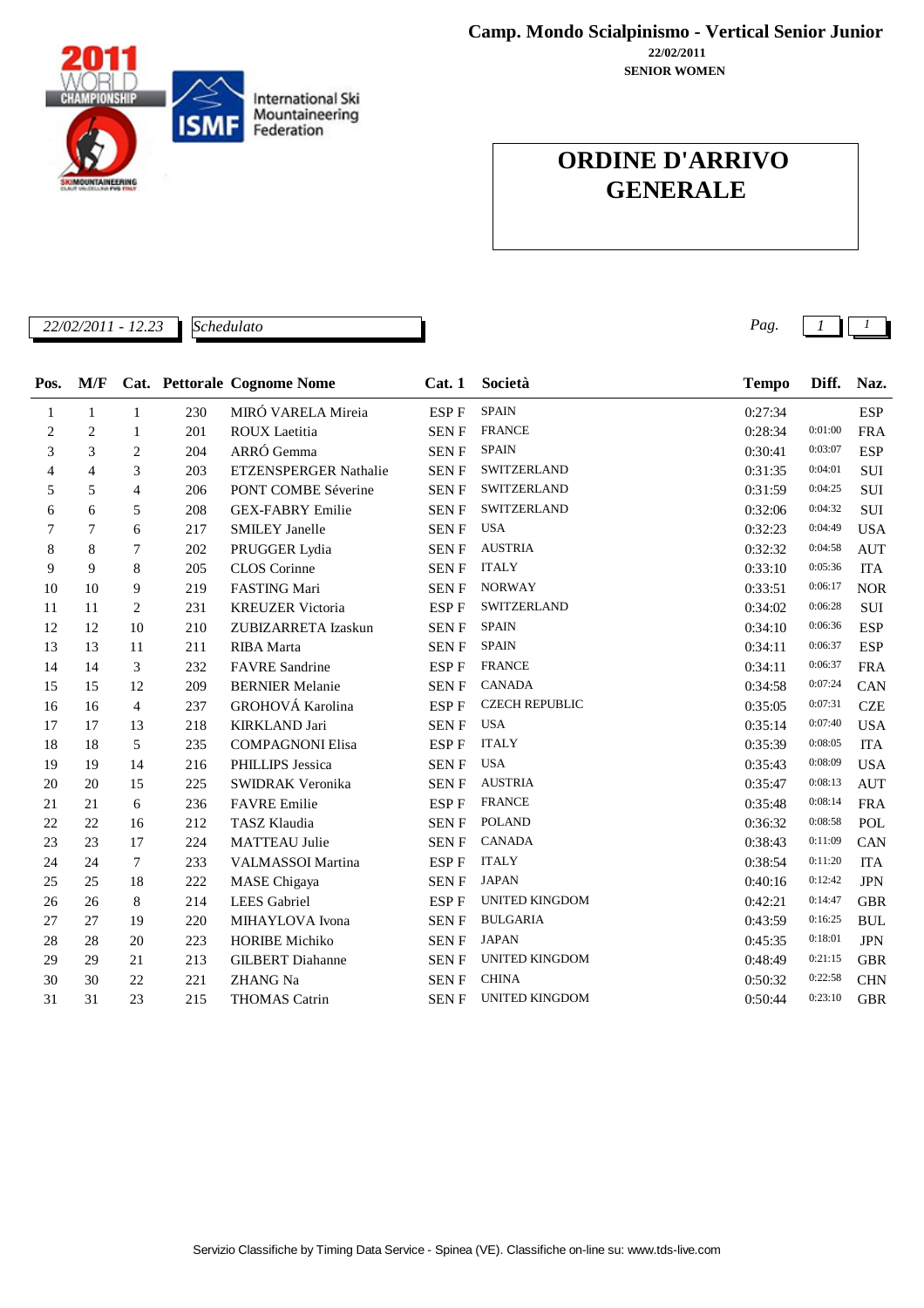

*Schedulato*

# **Categoria: ESP M**

|                | Cat. Assoluto |    |    | <b>M/F</b> Pettorale Cognome Nome      | Società            | <b>Tempo</b> | Diff.   | Naz.       |
|----------------|---------------|----|----|----------------------------------------|--------------------|--------------|---------|------------|
|                | 6             | 6  | 60 | PINSACH RUBIROLA Marc                  | <b>SPAIN</b>       | 0:25:39      |         | <b>ESP</b> |
| 2              | 11            | 11 | 66 | <b>ANTONIOLI Robert</b>                | <b>ITALY</b>       | 0:26:24      | 0:00:45 | <b>ITA</b> |
| 3              | 13            | 13 | 67 | <b>BOSCACCI Michele</b>                | <b>ITALY</b>       | 0:26:34      | 0:00:55 | <b>ITA</b> |
| $\overline{4}$ | 17            | 17 | 61 | <b>GACHET Xavier</b>                   | <b>FRANCE</b>      | 0:26:50      | 0:01:11 | <b>FRA</b> |
| 5              | 19            | 19 | 62 | <b>POZZI</b> Valerio                   | <b>ITALY</b>       | 0:26:54      | 0:01:15 | <b>ITA</b> |
| 6              | 20            | 20 | 64 | <b>THEUX Marcel</b>                    | <b>SWITZERLAND</b> | 0:27:10      | 0:01:31 | <b>SUI</b> |
| 7              | 23            | 23 | 72 | <b>BARGIEL Andrzej</b>                 | <b>POLAND</b>      | 0:27:38      | 0:01:59 | POL        |
| 8              | 29            | 29 | 74 | <b>ROHRINGER Daniel</b>                | <b>AUSTRIA</b>     | 0:28:09      | 0:02:30 | <b>AUT</b> |
| 9              | 30            | 30 | 69 | <b>FAVRE</b> Adelin                    | <b>FRANCE</b>      | 0:28:15      | 0:02:36 | <b>FRA</b> |
| 10             | 31            | 31 | 63 | <b>MICHAUD Randy</b>                   | <b>SWITZERLAND</b> | 0:28:18      | 0:02:39 | <b>SUI</b> |
| 11             | 38            | 38 | 70 | <b>CARDONA COLL Nil</b>                | <b>SPAIN</b>       | 0:29:22      | 0:03:43 | <b>ESP</b> |
| 12             | 39            | 39 | 65 | <b>REMY Cédric</b>                     | <b>SWITZERLAND</b> | 0:29:23      | 0:03:44 | <b>SUI</b> |
| 13             | 43            | 43 | 75 | DANKO Matús                            | <b>SLOVAKIA</b>    | 0:29:36      | 0:03:57 | <b>SVK</b> |
| 14             | 45            | 45 | 68 | <b>VERNAZ PIEDMONT Sébastie FRANCE</b> |                    | 0:29:47      | 0:04:08 | <b>FRA</b> |
| 15             | 48            | 48 | 73 | <b>WEISSKOPF Martin</b>                | <b>AUSTRIA</b>     | 0:30:28      | 0:04:49 | <b>AUT</b> |
|                |               |    |    |                                        |                    |              |         |            |

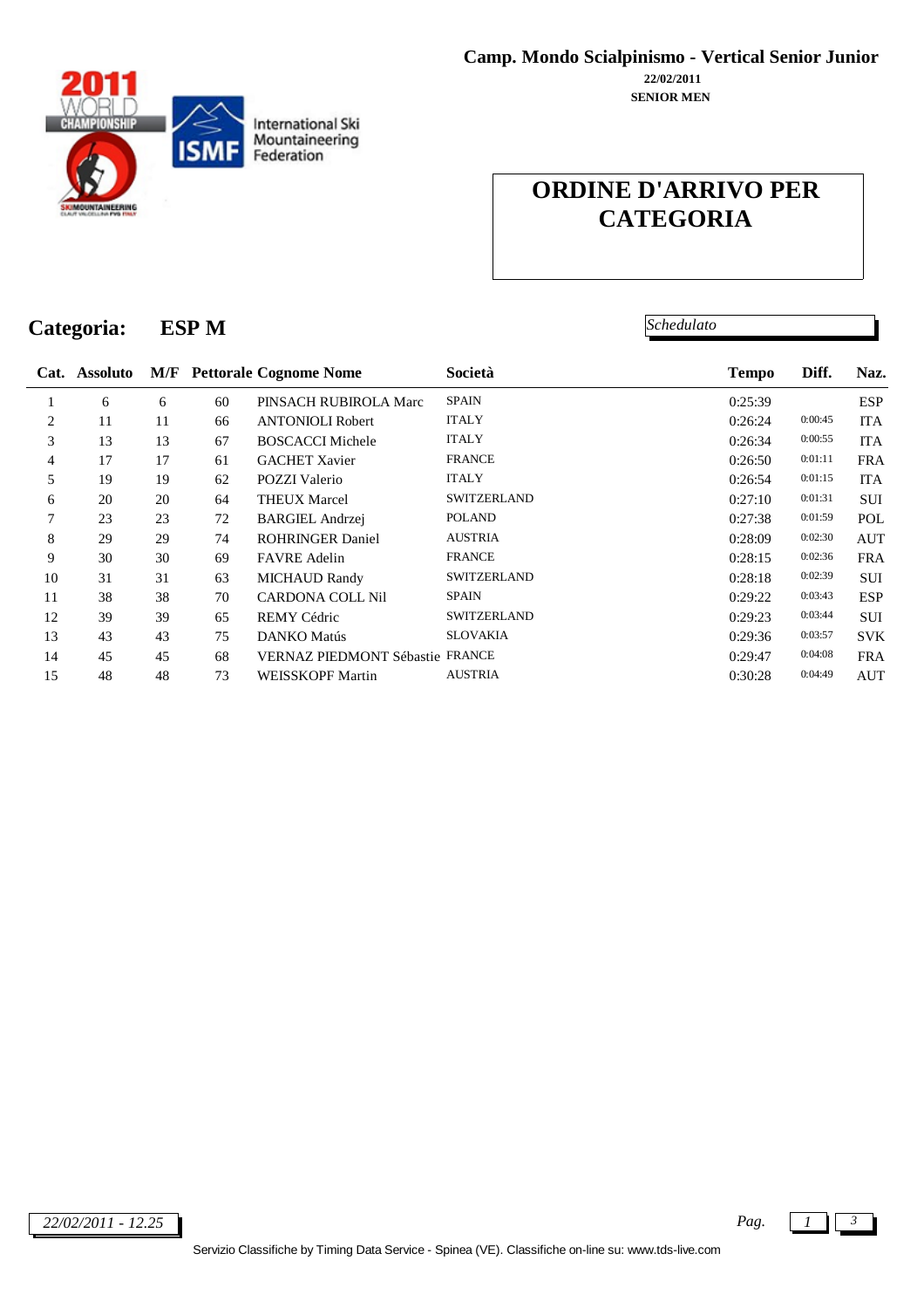

*Schedulato*

# **Categoria: ESP F**

|                |    |    |     | Cat. Assoluto M/F Pettorale Cognome Nome | Società               | <b>Tempo</b> | Diff.   | Naz.       |
|----------------|----|----|-----|------------------------------------------|-----------------------|--------------|---------|------------|
|                |    |    | 230 | MIRÓ VARELA Mireia                       | <b>SPAIN</b>          | 0:27:34      |         | <b>ESP</b> |
| 2              | 11 | 11 | 231 | <b>KREUZER</b> Victoria                  | <b>SWITZERLAND</b>    | 0:34:02      | 0:06:28 | <b>SUI</b> |
| 3              | 14 | 14 | 232 | <b>FAVRE</b> Sandrine                    | <b>FRANCE</b>         | 0:34:11      | 0:06:37 | <b>FRA</b> |
| $\overline{4}$ | 16 | 16 | 237 | GROHOVÁ Karolina                         | <b>CZECH REPUBLIC</b> | 0:35:05      | 0:07:31 | <b>CZE</b> |
| 5              | 18 | 18 | 235 | <b>COMPAGNONI Elisa</b>                  | <b>ITALY</b>          | 0:35:39      | 0:08:05 | <b>ITA</b> |
| 6              | 21 | 21 | 236 | <b>FAVRE</b> Emilie                      | <b>FRANCE</b>         | 0:35:48      | 0:08:14 | <b>FRA</b> |
| 7              | 24 | 24 | 233 | VALMASSOI Martina                        | <b>ITALY</b>          | 0:38:54      | 0:11:20 | <b>ITA</b> |
| 8              | 26 | 26 | 214 | LEES Gabriel                             | UNITED KINGDOM        | 0:42:21      | 0:14:47 | <b>GBR</b> |
|                |    |    |     |                                          |                       |              |         |            |

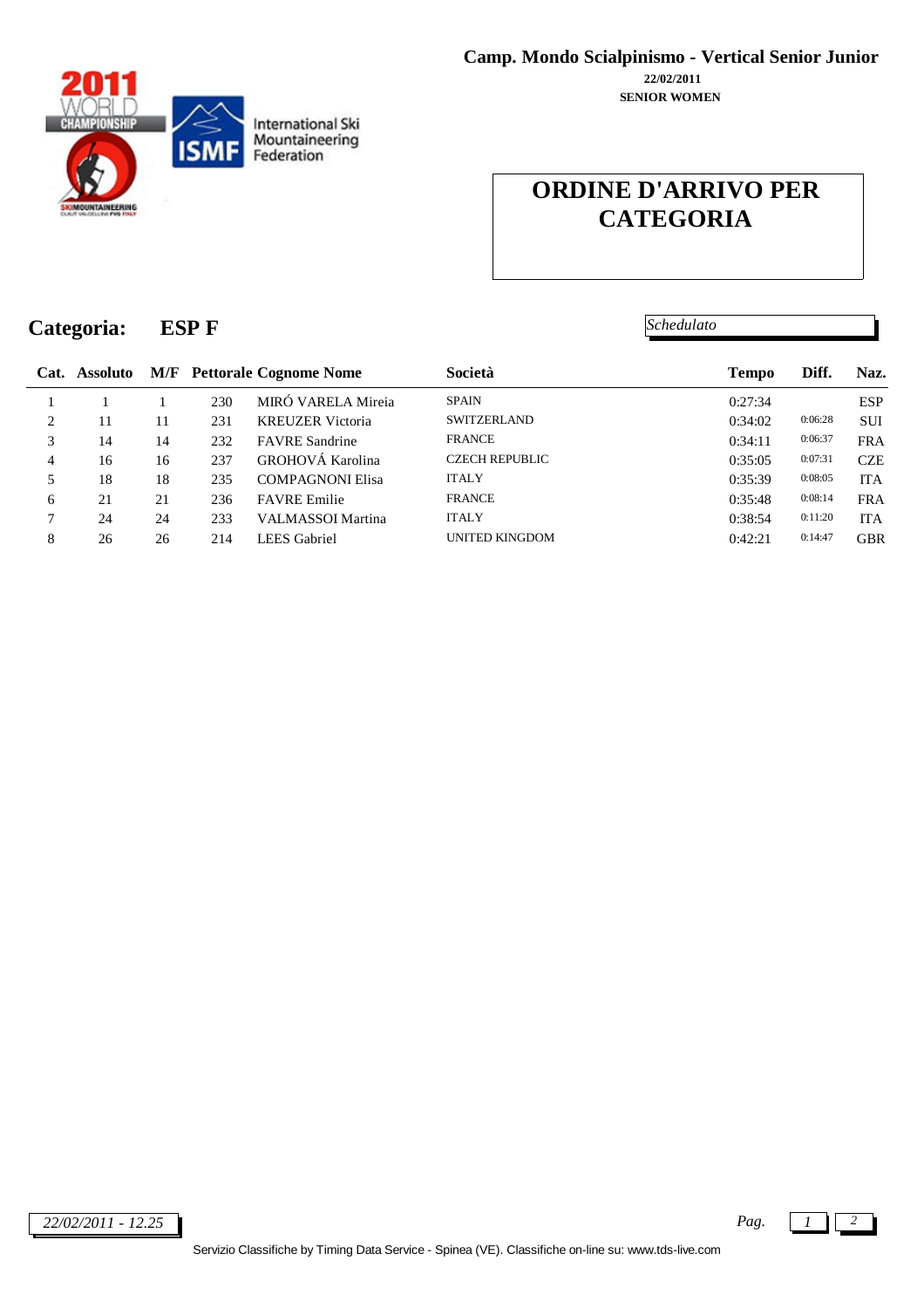

*Schedulato*

#### **Categoria: CAD M**

|    | Cat. Assoluto |    |     | <b>M/F</b> Pettorale Cognome Nome | Società               | <b>Tempo</b> | Diff.   | Naz.       |
|----|---------------|----|-----|-----------------------------------|-----------------------|--------------|---------|------------|
|    | 6             | 6  | 111 | NICOLINI Federico                 | <b>ITALY</b>          | 0:28:55      |         | <b>ITA</b> |
| 2  | 11            | 11 | 115 | <b>FAIFER Luca</b>                | <b>ITALY</b>          | 0:29:59      | 0:01:04 | <b>ITA</b> |
| 3  | 13            | 13 | 116 | VANZETTA Gianluca                 | <b>ITALY</b>          | 0:30:13      | 0:01:18 | <b>ITA</b> |
| 4  | 17            | 17 | 112 | <b>DOMENECH Aleix</b>             | <b>SPAIN</b>          | 0:30:43      | 0:01:48 | <b>ESP</b> |
| 5  | 19            | 19 | 117 | <b>PICON BRAVO Manuel</b>         | <b>SPAIN</b>          | 0:31:05      | 0:02:10 | <b>ESP</b> |
| 6  | 20            | 20 | 110 | <b>CORBEX Emilio</b>              | <b>FRANCE</b>         | 0:31:14      | 0:02:19 | <b>FRA</b> |
| 7  | 21            | 21 | 124 | SÁDLO Dominik                     | <b>CZECH REPUBLIC</b> | 0:31:20      | 0:02:25 | <b>CZE</b> |
| 8  | 22            | 22 | 118 | <b>CARDONA</b> Oriol              | <b>SPAIN</b>          | 0:31:24      | 0:02:29 | <b>ESP</b> |
| 9  | 25            | 25 | 120 | <b>CORTHAY Thomas</b>             | <b>SWITZERLAND</b>    | 0:31:40      | 0:02:45 | <b>SUI</b> |
| 10 | 30            | 30 | 119 | <b>ZANETTI Loïc</b>               | <b>SWITZERLAND</b>    | 0:33:17      | 0:04:22 | <b>SUI</b> |
| 11 | 31            | 31 | 121 | PLANELLA BRILLAS Jaume            | <b>ANDORRA</b>        | 0:33:23      | 0:04:28 | <b>AND</b> |
| 12 | 32            | 32 | 113 | HAUKØY Eirik B.                   | <b>NORWAY</b>         | 0:33:36      | 0:04:41 | <b>NOR</b> |
| 13 | 34            | 34 | 114 | <b>JUILLAGUET Robin</b>           | <b>FRANCE</b>         | 0:34:14      | 0:05:19 | <b>FRA</b> |
| 14 | 35            | 35 | 122 | <b>LECHNER Matthias</b>           | <b>AUSTRIA</b>        | 0:34:36      | 0:05:41 | <b>AUT</b> |
| 15 | 37            | 37 | 123 | <b>BARGIEL Bartlomiei</b>         | <b>POLAND</b>         | 0:36:24      | 0:07:29 | POL        |

*22/02/2011 - 12.22 Pag. 1 2*

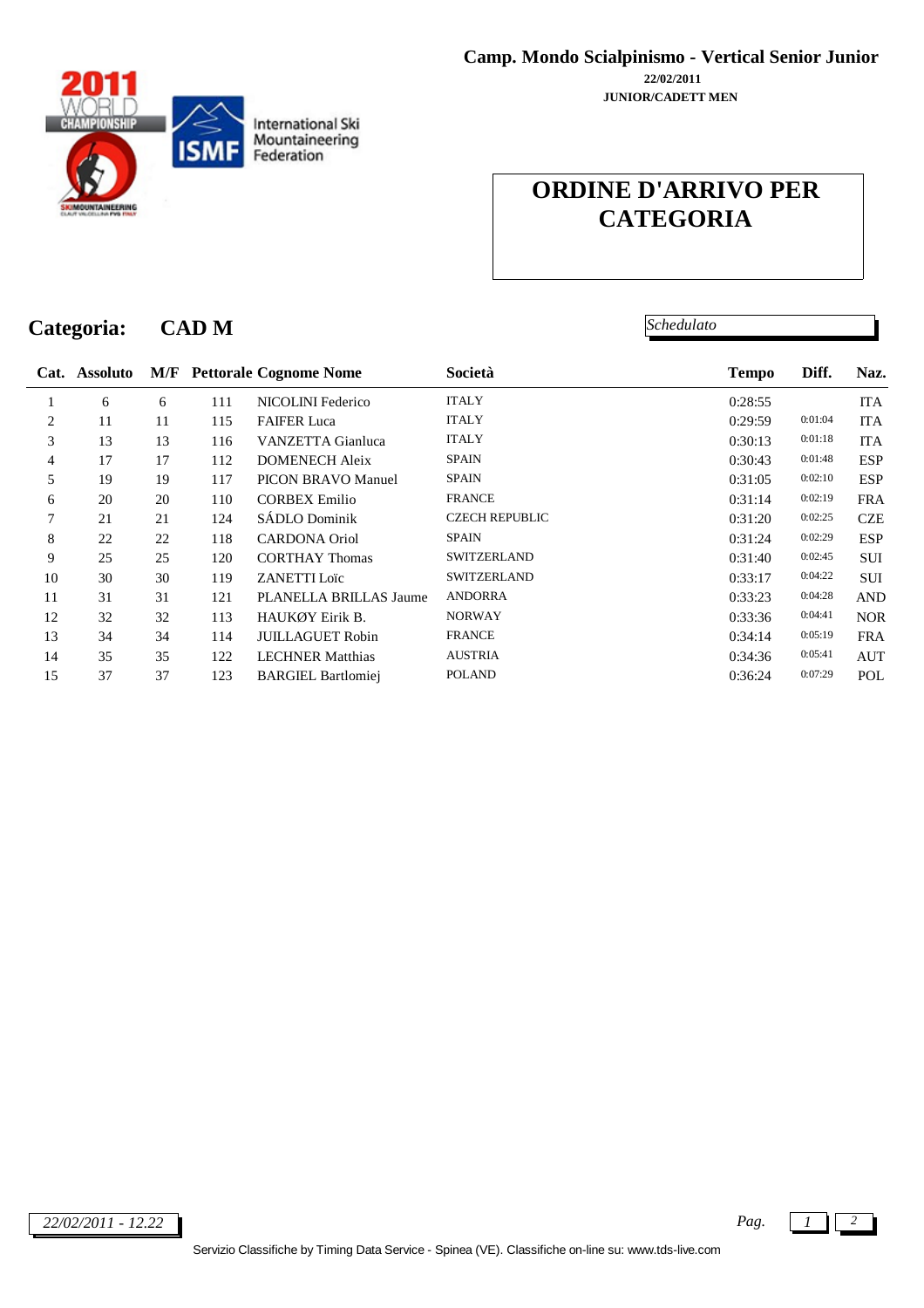

*Schedulato*

# **Categoria: JUN M**

|                | Cat. Assoluto |    |     | <b>M/F</b> Pettorale Cognome Nome | Società            | <b>Tempo</b> | Diff.   | Naz.       |
|----------------|---------------|----|-----|-----------------------------------|--------------------|--------------|---------|------------|
| 1              | 1             | 1  | 80  | TISSIÈRES Alan                    | <b>SWITZERLAND</b> | 0:26:03      |         | SUI        |
| $\overline{c}$ | 2             | 2  | 95  | <b>PALZER</b> Anton               | <b>GERMANY</b>     | 0:27:01      | 0:00:58 | <b>GER</b> |
| 3              | 3             | 3  | 82  | <b>HIRSCH</b> Idris               | <b>FRANCE</b>      | 0:28:15      | 0:02:12 | <b>FRA</b> |
| 4              | 4             | 4  | 96  | <b>REITER Philipp</b>             | <b>GERMANY</b>     | 0:28:18      | 0:02:15 | <b>GER</b> |
| 5              | 5             | 5  | 88  | <b>SALMON</b> Morgan              | <b>FRANCE</b>      | 0:28:42      | 0:02:39 | <b>FRA</b> |
| 6              | 7             | 7  | 94  | <b>STRADELLI Stefano</b>          | <b>ITALY</b>       | 0:29:23      | 0:03:20 | <b>ITA</b> |
| 7              | 8             | 8  | 90  | <b>MOTTIEZ Robin</b>              | <b>FRANCE</b>      | 0:29:23      | 0:03:20 | <b>FRA</b> |
| 8              | 9             | 9  | 93  | PEDERGNANA Michele                | <b>ITALY</b>       | 0:29:43      | 0:03:40 | <b>ITA</b> |
| 9              | 10            | 10 | 84  | <b>ISLITZER Martin</b>            | <b>AUSTRIA</b>     | 0:29:49      | 0:03:46 | <b>AUT</b> |
| 10             | 12            | 12 | 85  | <b>BRUGGER Philipp</b>            | <b>AUSTRIA</b>     | 0:30:08      | 0:04:05 | <b>AUT</b> |
| 11             | 14            | 14 | 87  | <b>ARNOLD Flavio</b>              | <b>SWITZERLAND</b> | 0:30:16      | 0:04:13 | SUI        |
| 12             | 15            | 15 | 91  | <b>MAGUET Nadir</b>               | <b>ITALY</b>       | 0:30:19      | 0:04:16 | <b>ITA</b> |
| 13             | 16            | 16 | 83  | <b>LITVAJ</b> Marek               | <b>SLOVAKIA</b>    | 0:30:33      | 0:04:30 | <b>SVK</b> |
| 14             | 18            | 18 | 86  | <b>WILBERGER Bruno</b>            | <b>AUSTRIA</b>     | 0:30:51      | 0:04:48 | <b>AUT</b> |
| 15             | 23            | 23 | 97  | ZAPATER BARGUÈS Genís             | <b>SPAIN</b>       | 0:31:27      | 0:05:24 | <b>ESP</b> |
| 16             | 24            | 24 | 92  | <b>FERRARI Mirko</b>              | <b>ITALY</b>       | 0:31:29      | 0:05:26 | <b>ITA</b> |
| 17             | 26            | 26 | 81  | <b>ARNOLD</b> Iwan                | <b>SWITZERLAND</b> | 0:31:50      | 0:05:47 | <b>SUI</b> |
| 18             | 27            | 27 | 89  | <b>PERNET</b> Germain             | <b>FRANCE</b>      | 0:31:53      | 0:05:50 | <b>FRA</b> |
| 19             | 28            | 28 | 98  | SUMOZAS Álvaro                    | <b>SPAIN</b>       | 0:31:55      | 0:05:52 | <b>ESP</b> |
| 20             | 29            | 29 | 102 | MIHELIC Luka                      | <b>SLOVENIA</b>    | 0:32:28      | 0:06:25 | <b>SLO</b> |
| 21             | 33            | 33 | 100 | RIERA BARRACHINA Marc             | <b>ANDORRA</b>     | 0:33:43      | 0:07:40 | <b>AND</b> |
| 22             | 36            | 36 | 101 | <b>BURGUNDER Mateusz</b>          | <b>USA</b>         | 0:34:47      | 0:08:44 | <b>USA</b> |
| 23             | 38            | 38 | 99  | <b>MARGARITIS Georgios</b>        | <b>GREECE</b>      | 0:42:04      | 0:16:01 | <b>GRE</b> |

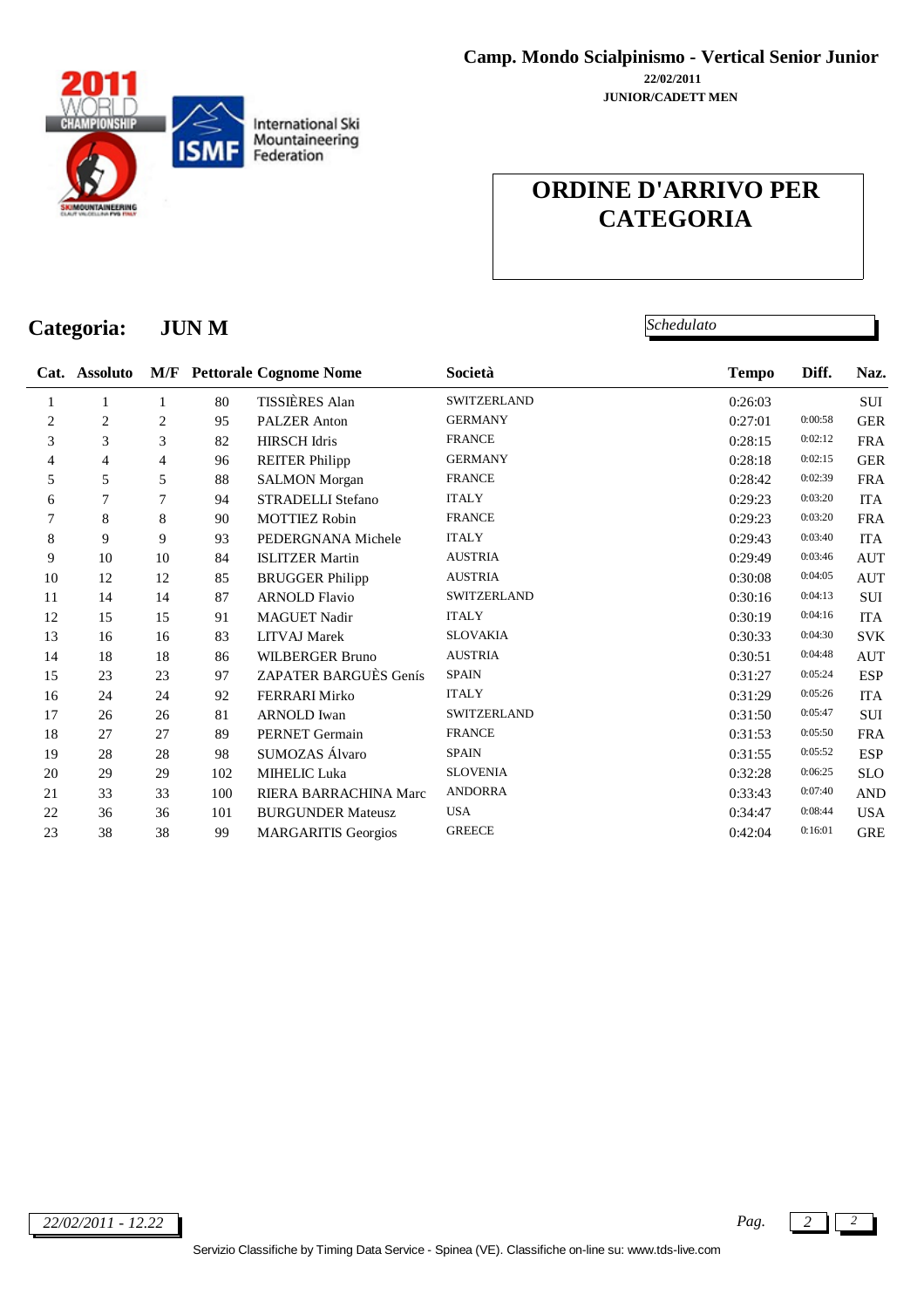

*Schedulato*

# **Categoria: CAD F**

|                               | Cat. Assoluto |    |     | <b>M/F</b> Pettorale Cognome Nome | Società            | <b>Tempo</b> | Diff.   | Naz.       |
|-------------------------------|---------------|----|-----|-----------------------------------|--------------------|--------------|---------|------------|
|                               | 5             |    | 260 | <b>BORGNET</b> Louise             | <b>FRANCE</b>      | 0:36:09      |         | <b>FRA</b> |
| $\mathfrak{D}_{\mathfrak{p}}$ | 10            | 10 | 262 | <b>BALET</b> Laura                | <b>SPAIN</b>       | 0:39:00      | 0:02:51 | <b>ESP</b> |
|                               | 15            | 15 | 264 | <b>FORCHTHAMMER</b> Ina           | <b>AUSTRIA</b>     | 0:41:22      | 0:05:13 | <b>AUT</b> |
|                               | 17            | 17 | 263 | DALLA ZANNA Giorgia               | <b>ITALY</b>       | 0:42:20      | 0:06:11 | <b>ITA</b> |
|                               | 22            | 22 | 261 | PICHARD Isaline                   | <b>SWITZERLAND</b> | 0:45:19      | 0:09:10 | <b>SUI</b> |
| 6                             | 23            | 23 | 266 | STÖGER Katharina                  | <b>GERMANY</b>     | 0:45:30      | 0:09:21 | <b>GER</b> |
|                               | 24            | 24 | 265 | CIKOWSKA Agata                    | <b>POLAND</b>      | 0:49:24      | 0:13:15 | POL        |
|                               |               |    |     |                                   |                    |              |         |            |